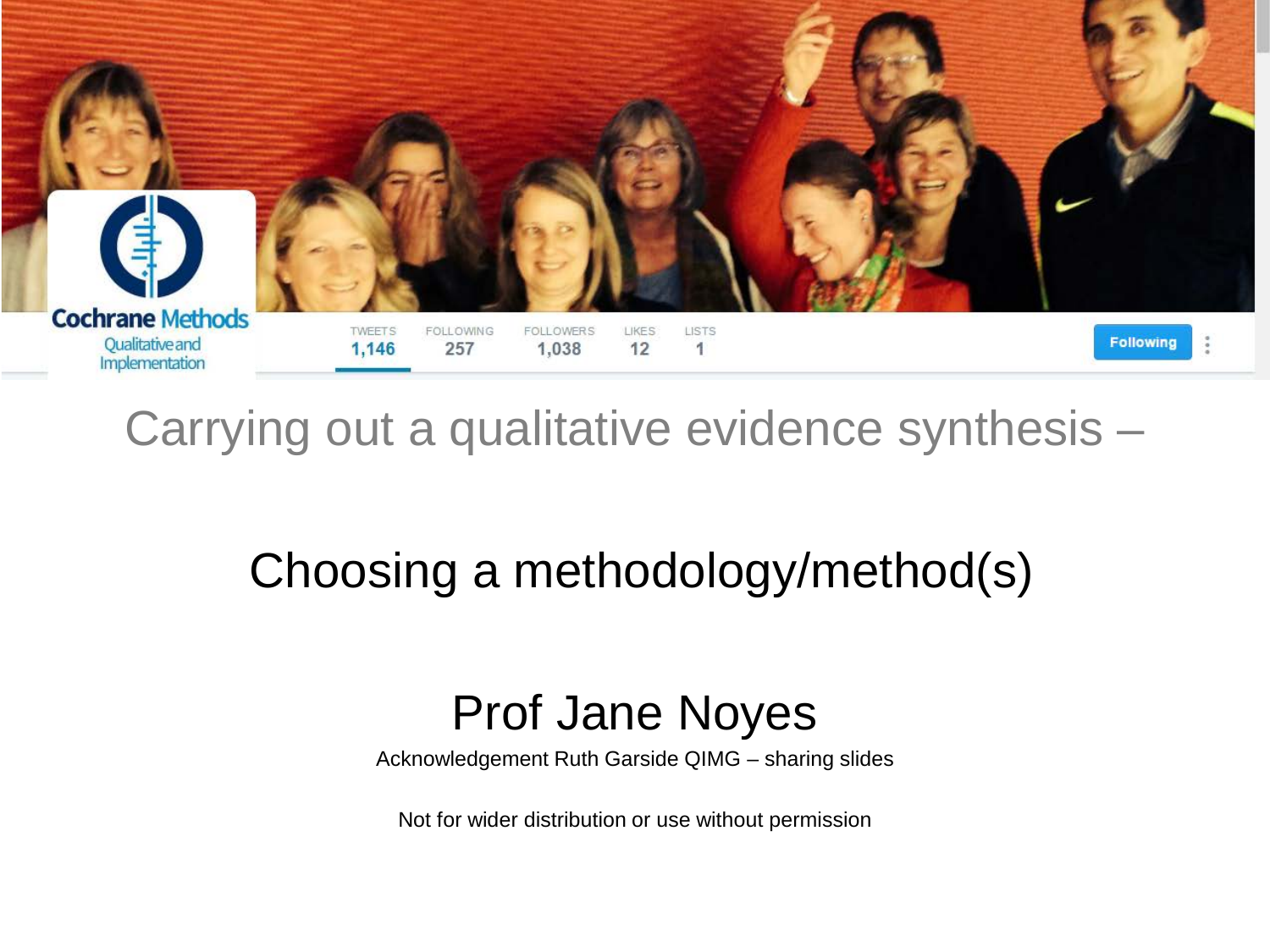## Approaches to synthesis (I)

## • Aggregative

- More "additive" approach
- Summation/ aggregation of the existing themes
- Concepts clearly pre defined
- More deductive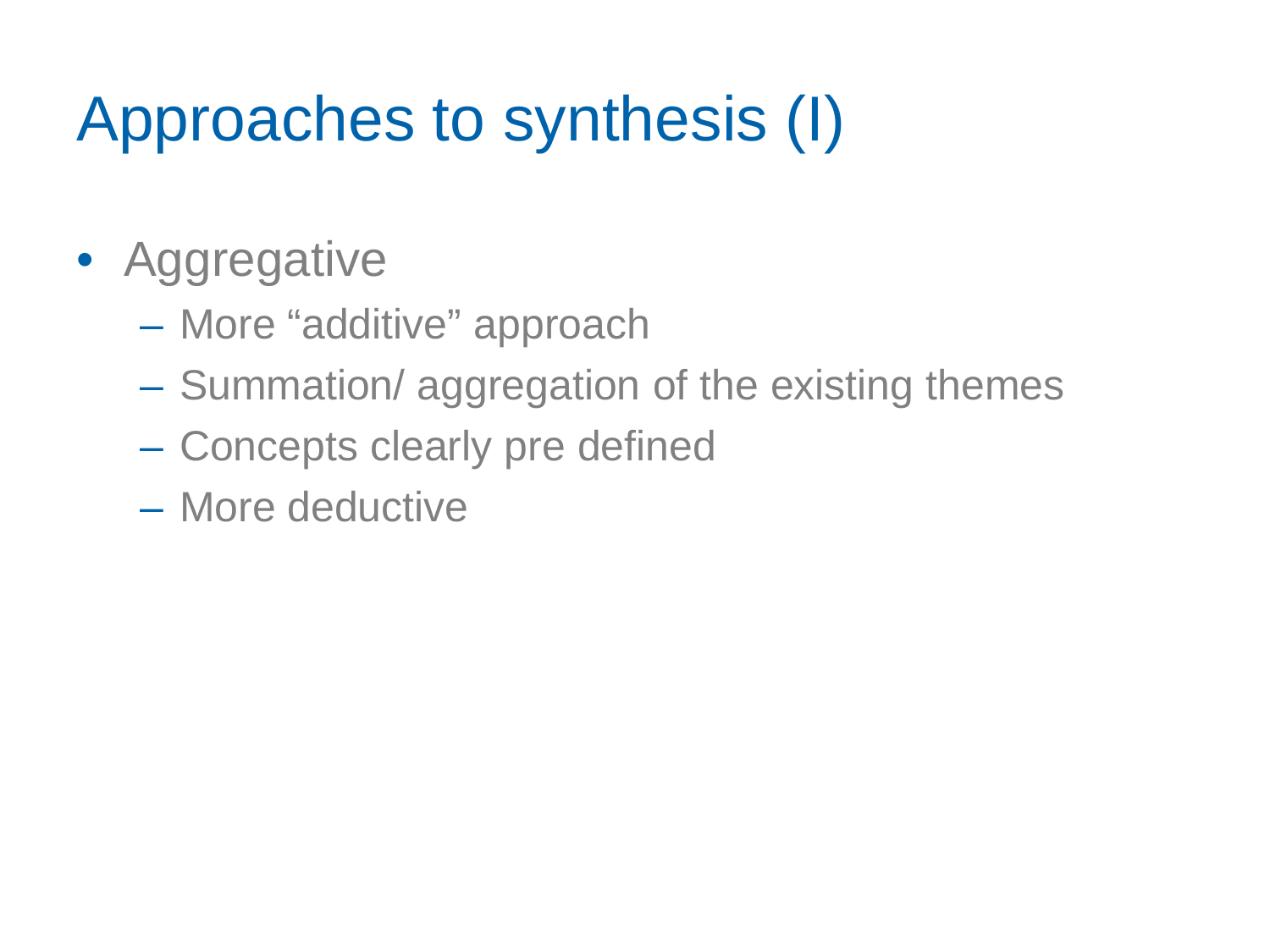## Approaches to synthesis (II)

- Interpretative
	- Interpretation of existing findings
	- Develops concepts and theories to explain evidence base
	- Inductive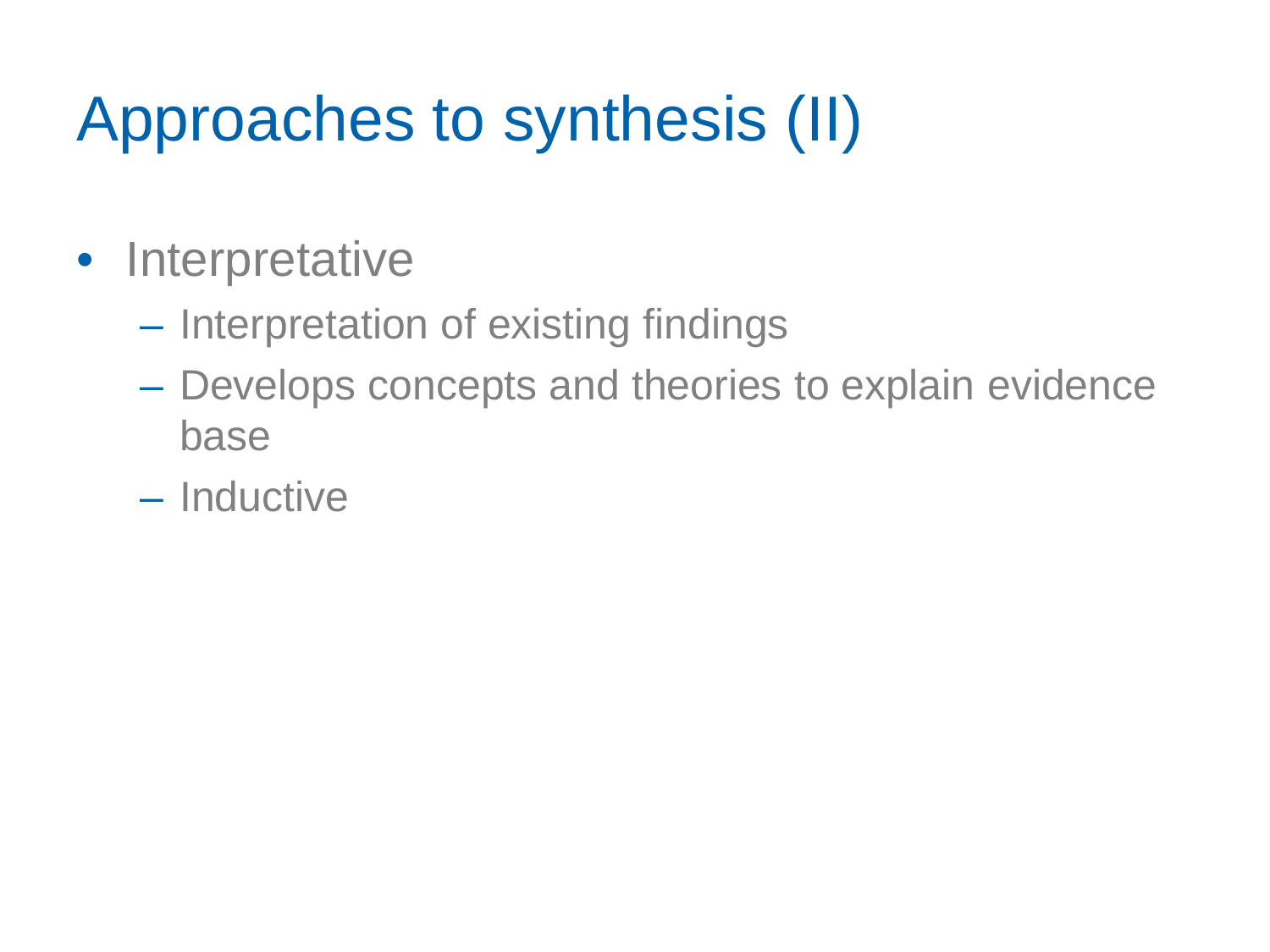### **Evidence Synthesis Methods Methods of evidence synthesis**



Figure 1. Methodological continuum of synthesis approaches and methods. Source: Adapted from Thomas et al. (2012).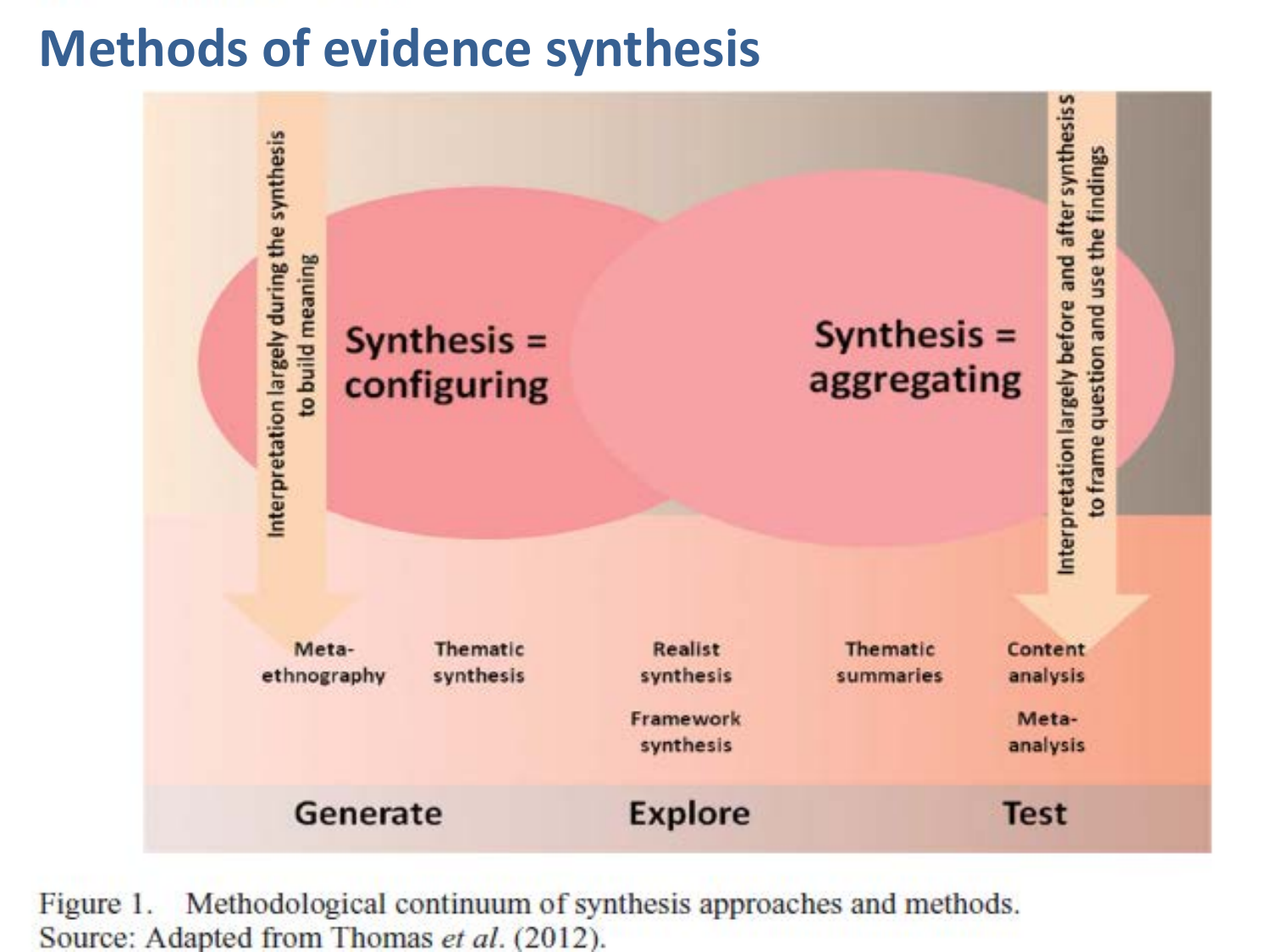## **Methods for the synthesis of qualitative research: a critical review.**

[Barnett-Page E,](http://www.ncbi.nlm.nih.gov/pubmed?term=Barnett-Page%20E%5BAuthor%5D&cauthor=true&cauthor_uid=19671152) [Thomas J](http://www.ncbi.nlm.nih.gov/pubmed?term=Thomas%20J%5BAuthor%5D&cauthor=true&cauthor_uid=19671152). BMC Research Methodology 2009

#### FIGURE 1: Dimensions of difference

Ranging from subjective idealism through objective idealism and critical realism to scientific realism to naïve realism [41, p45-46].

- Subjective idealism: there is no single shared reality independent of multiple alternative human constructions
- Objective idealism: there is a world of collectively shared understandings
- Critical realism: knowledge of reality is mediated by our perceptions and beliefs
- Scientific realism: it is possible for knowledge to approximate closely an external 'reality'
- Naïve realism maintains that reality exists independently of human constructions and can be known directly.

#### Epistemology

Idealist **Realist** 

| Meta-<br>narrative | <b>CIS</b>                                                     | Meta-<br>study | Meta-<br>ethnography | theory                              | $\parallel$ Grounded $\parallel$ Thematic $\parallel$ Textual<br>synthesis | $\vert$ narrative $\vert$ synthesis<br>synthesis | <b>Framework</b>           | $ $ Ecological<br>$ $ triangulation |
|--------------------|----------------------------------------------------------------|----------------|----------------------|-------------------------------------|----------------------------------------------------------------------------|--------------------------------------------------|----------------------------|-------------------------------------|
| idealism           | Subjective   Subjective   Subjective   Objective<br>l idealism | l idealism     | l idealism           | <b>Objective</b><br><b>idealism</b> | ll Critical.<br>  realism                                                  | Critical<br>realism                              | <b>Critical</b><br>realism | Scientific<br><b>Tealism</b>        |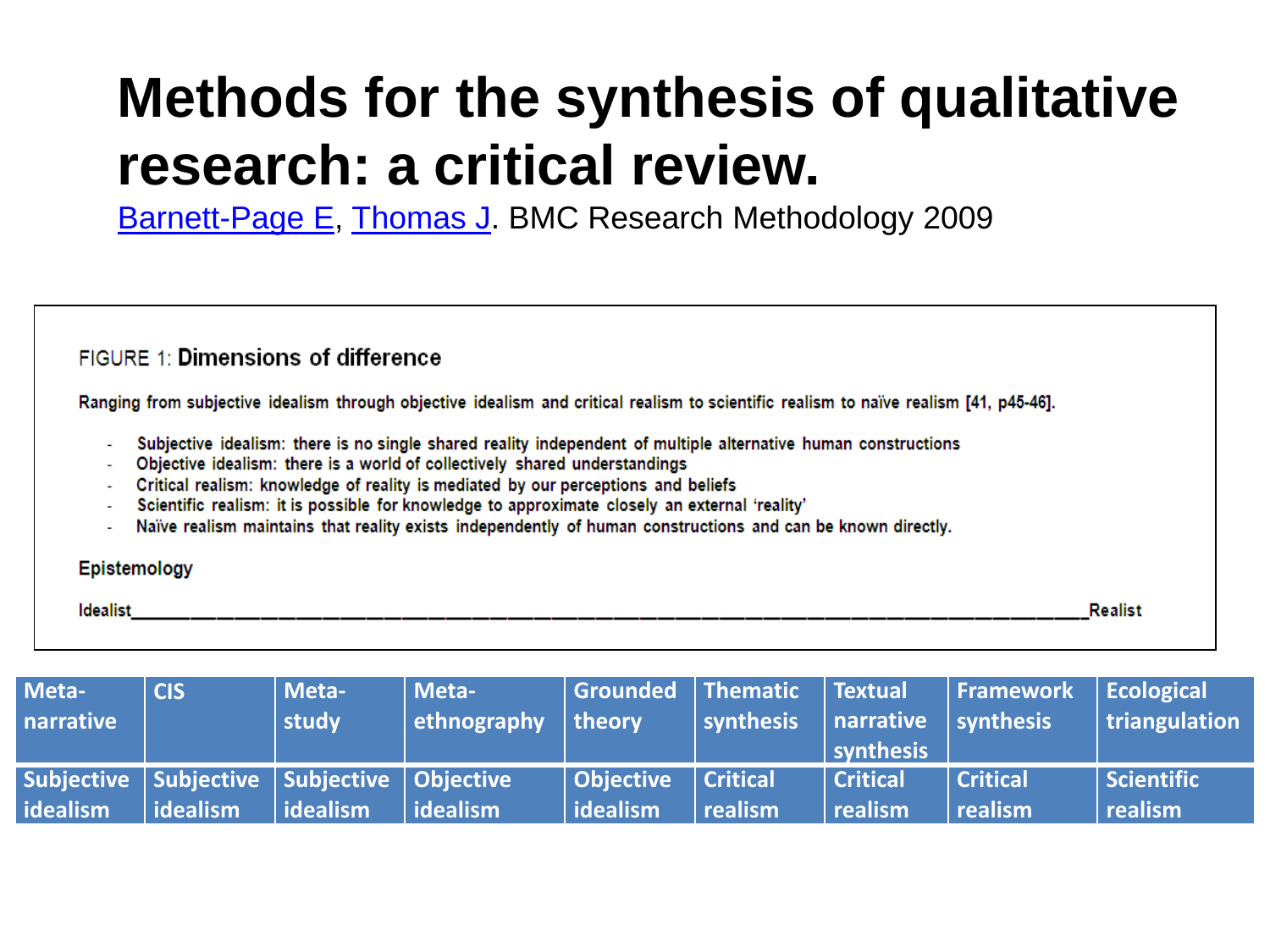## **Methods for the synthesis of qualitative research: a critical review.**

[Barnett-Page E,](http://www.ncbi.nlm.nih.gov/pubmed?term=Barnett-Page%20E%5BAuthor%5D&cauthor=true&cauthor_uid=19671152) [Thomas J](http://www.ncbi.nlm.nih.gov/pubmed?term=Thomas%20J%5BAuthor%5D&cauthor=true&cauthor_uid=19671152). BMC Research Methodology 2009

| <b>Textual</b><br>narrative<br>synthesis | Ecological<br>triangulation | <b>Framework</b><br>synthesis | Meta-<br>ethnography | Grounded<br><b>Theory</b> | <b>Thematic</b><br>synthesis | Meta-narrative                                                                                                                      | <b>CIS</b> | Meta-study |
|------------------------------------------|-----------------------------|-------------------------------|----------------------|---------------------------|------------------------------|-------------------------------------------------------------------------------------------------------------------------------------|------------|------------|
| <b>Translation</b>                       | <b>Translation</b>          | l Translation                 |                      |                           |                              | $\mid$ Transformation $\mid$ Transformation $\mid$ Transformation $\mid$ Transformation $\mid$ Transformation $\mid$ Transformation |            |            |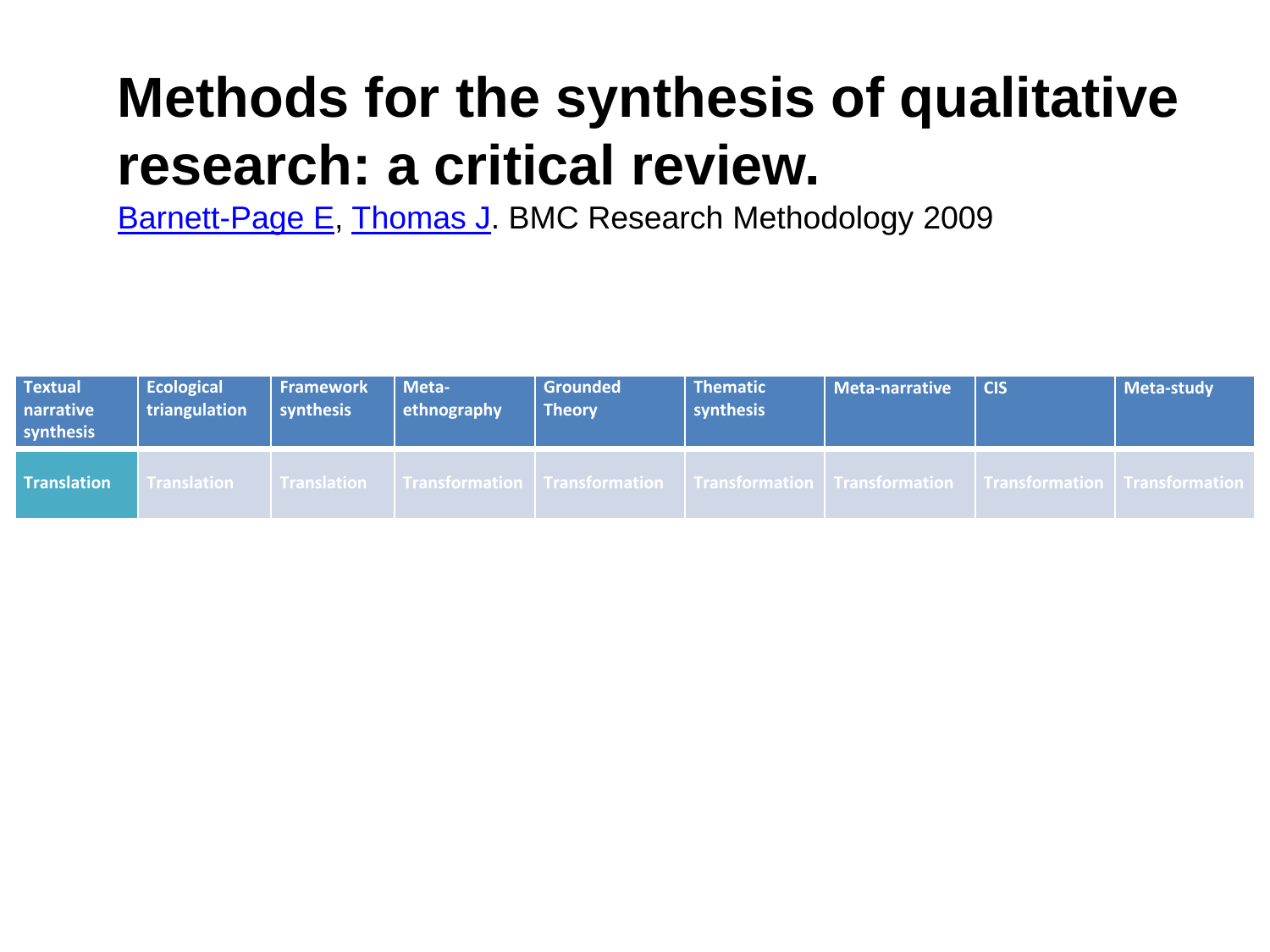## Methods share many common aspects……

- …… but may also differ in:
	- Purpose
	- Sampling
	- Analysis
	- Output

Acknowledgement Ruth Garside QIMG – sharing slides

Not for wider distribution or use without permission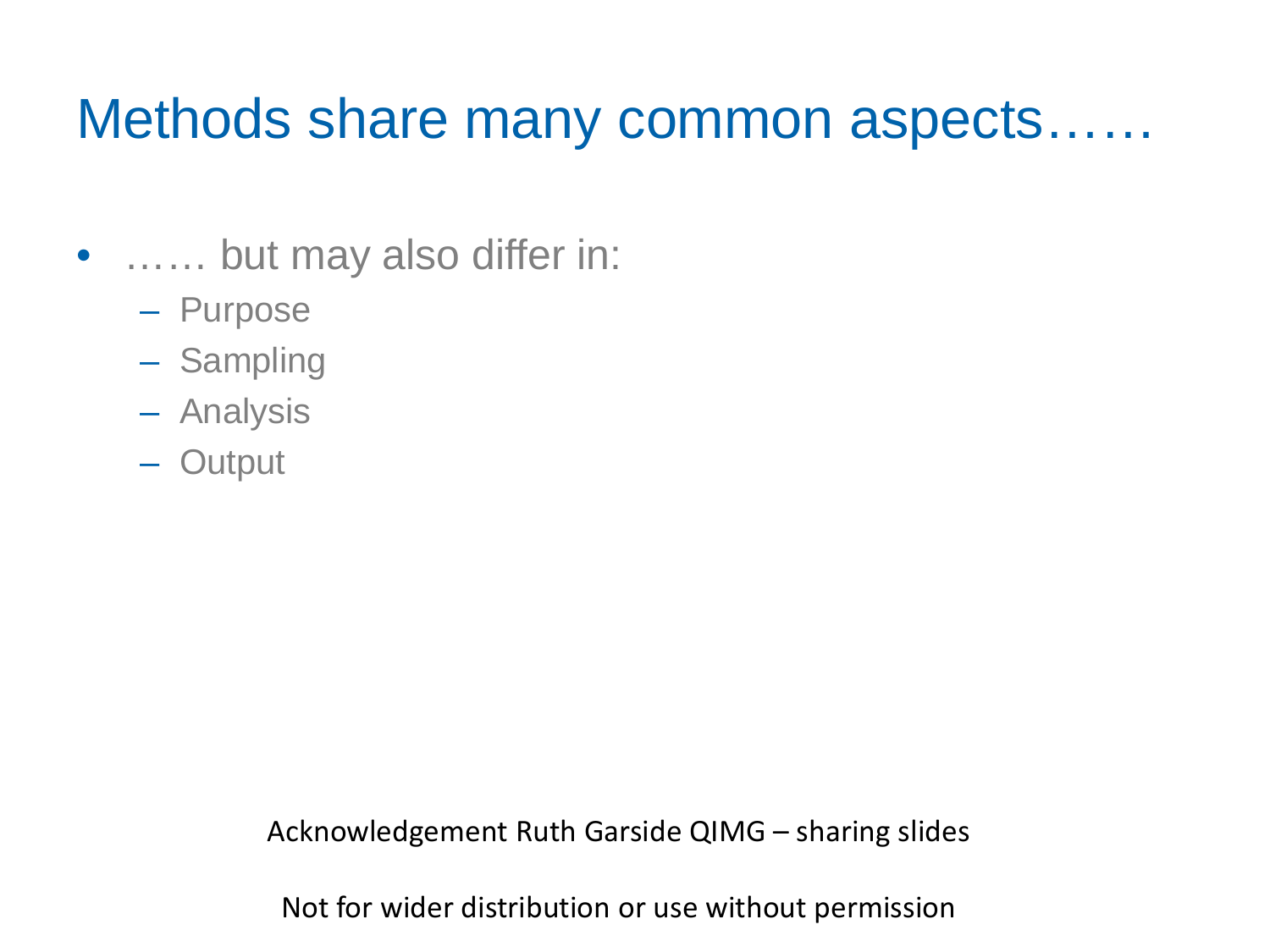# Choosing a methodology/method

- **Experience**
- Time & resources
- Purpose of review
- Audience and purpose
- Type of evidence available
- Appropriateness for a Cochrane context



• We have more experience of applying CERQual to a limited number of methodologies/methods such as Framework synthesis

Booth, Noyes et al 2016. Free to download.